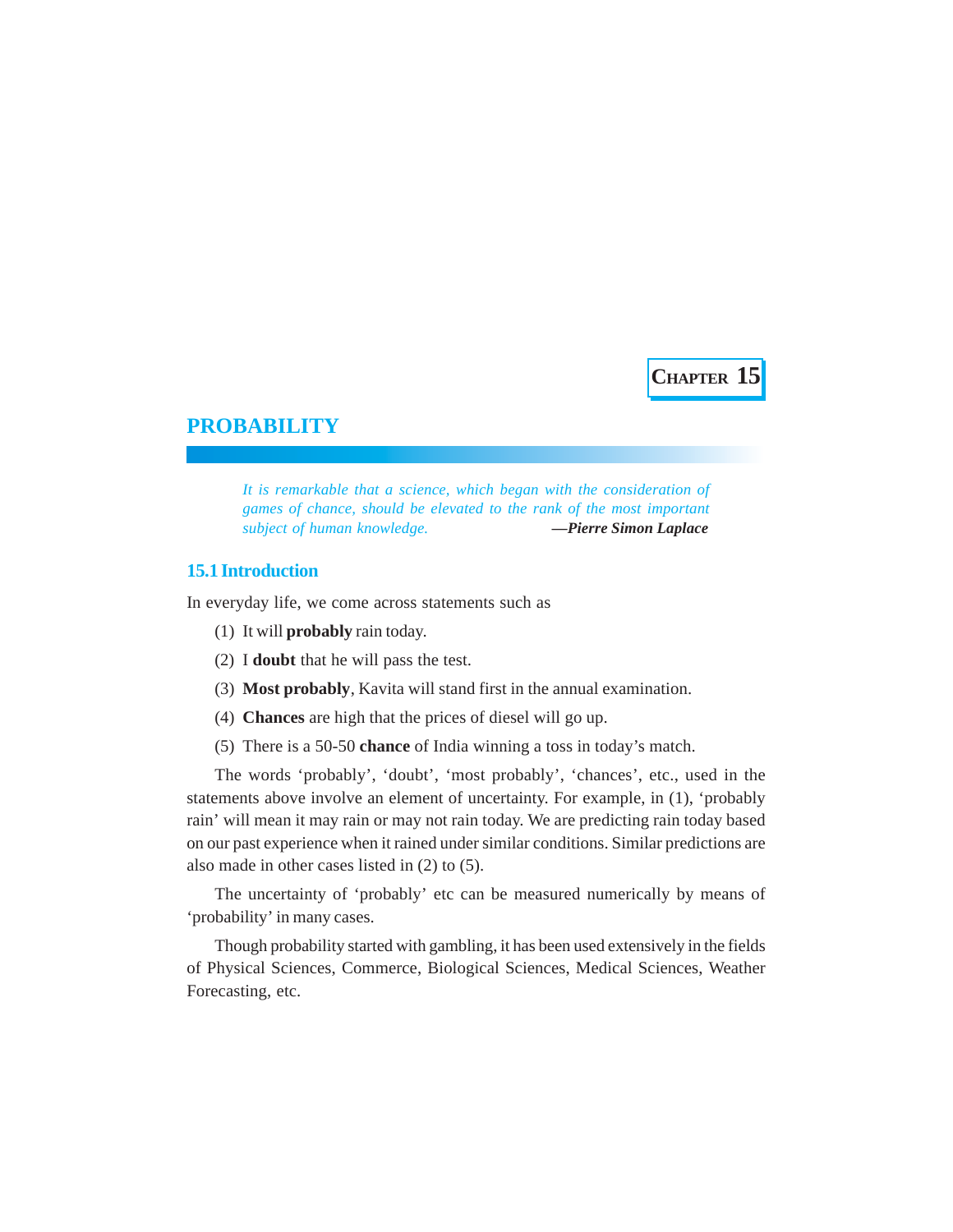# **15.2 Probability – an Experimental Approach**

In earlier classes, you have had a glimpse of probability when you performed experiments like tossing of coins, throwing of dice, etc., and observed their *outcomes*. You will now learn to measure the chance of occurrence of a particular *outcome* in an experiment.



**(1623–1662) Fig. 15.1**

The concept of probability developed in a very strange manner. In 1654, a gambler Chevalier de Mere, approached the well-known 17th century French philosopher and mathematician Blaise Pascal regarding certain dice problems. Pascal became interested in these problems, studied them and discussed them with another French mathematician, Pierre de Fermat. Both Pascal and Fermat solved the problems independently. This work was the beginning of Probability Theory.



**Pierre de Fermat (1601–1665) Fig. 15.2**

The first book on the subject was written by the Italian mathematician, J.Cardan (1501–1576). The title of the book was 'Book on Games of Chance' (Liber de Ludo Aleae), published in 1663. Notable contributions were also made by mathematicians J. Bernoulli (1654–1705), P. Laplace (1749–1827), A.A. Markov (1856–1922) and A.N. Kolmogorov (born 1903).

**Activity 1 :** (i) Take any coin, toss it ten times and note down the number of times a head and a tail come up. Record your observations in the form of the following table

| <b>Table 15.1</b>                            |                                         |                                         |  |  |  |
|----------------------------------------------|-----------------------------------------|-----------------------------------------|--|--|--|
| <b>Number of times</b><br>the coin is tossed | <b>Number of times</b><br>head comes up | <b>Number of times</b><br>tail comes up |  |  |  |
|                                              |                                         |                                         |  |  |  |

Write down the values of the following fractions:

Number of times a head comes up Total number of times the coin is tossed

Number of times a tail comes up Total number of times the coin is tossed

and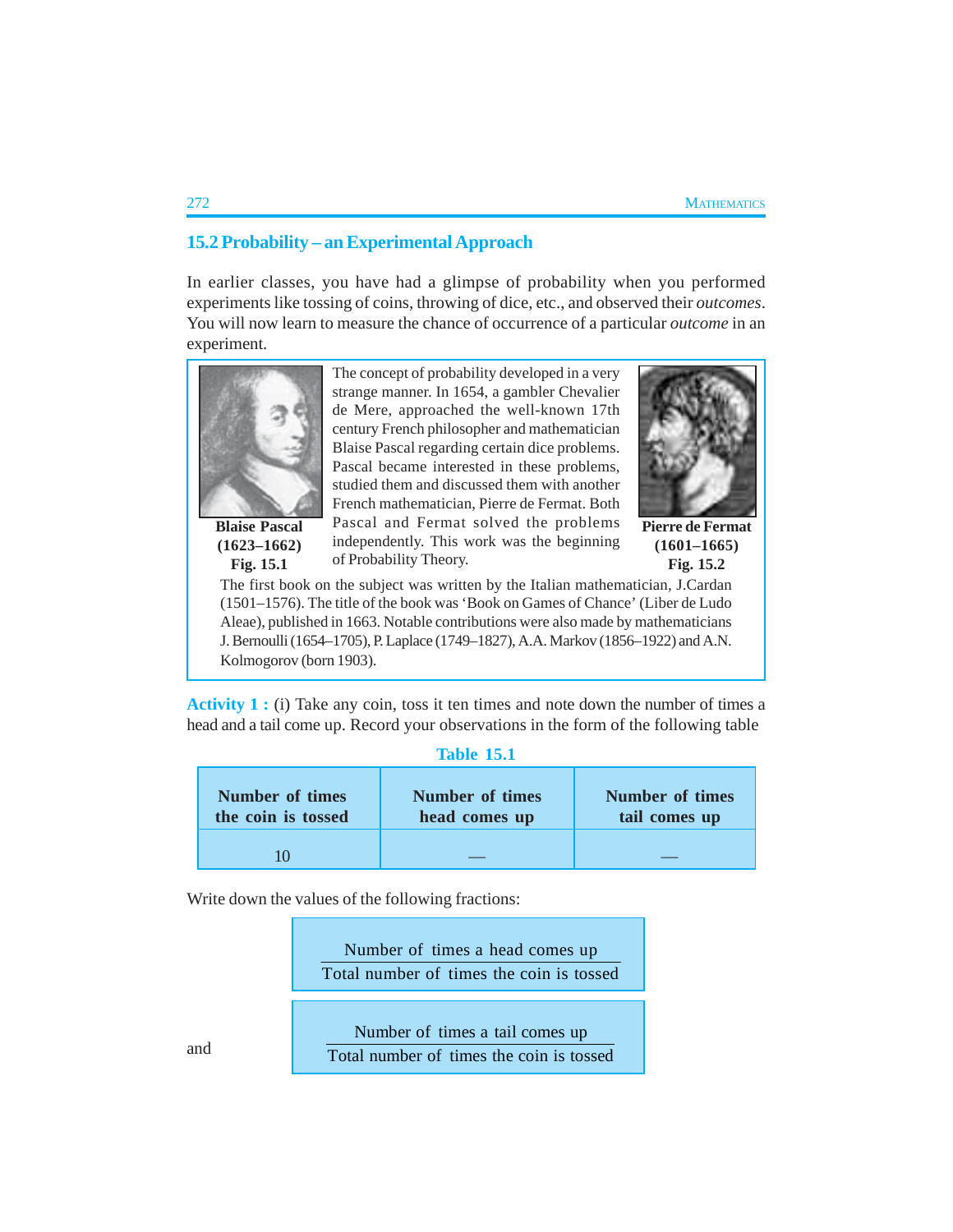- (ii) Toss the coin twenty times and in the same way record your observations as above. Again find the values of the fractions given above for this collection of observations.
- (iii) Repeat the same experiment by increasing the number of tosses and record the number of heads and tails. Then find the values of the corresponding fractions.

You will find that as the number of tosses gets larger, the values of the fractions come closer to 0.5. To record what happens in more and more tosses, the following group activity can also be performed:

**Acitivity 2 :** Divide the class into groups of 2 or 3 students. Let a student in each group toss a coin 15 times. Another student in each group should record the observations regarding heads and tails. [Note that coins of the same denomination should be used in all the groups. It will be treated as if only one coin has been tossed by all the groups.]

Now, on the blackboard, make a table like Table 15.2. First, Group 1 can write down its observations and calculate the resulting fractions. Then Group 2 can write down its observations, but will calculate the fractions for the combined data of Groups 1 and 2, and so on. (We may call these fractions as *cumulative fractions*.) We have noted the first three rows based on the observations given by one class of students.

| <b>Group</b>  | <b>Number</b>      | <b>Number</b>            | <b>Cumulative number of heads Cumulative number of tails</b> |                                                           |
|---------------|--------------------|--------------------------|--------------------------------------------------------------|-----------------------------------------------------------|
| $\rm(1)$      | of<br>heads<br>(2) | $\alpha$<br>tails<br>(3) | <b>Total number of times</b><br>the coin is tossed<br>(4)    | <b>Total number of times</b><br>the coin is tossed<br>(5) |
|               |                    |                          |                                                              |                                                           |
|               | 3                  | 12                       | $\mathfrak{Z}$<br>15                                         | 12<br>15                                                  |
| $\mathcal{D}$ | 7                  | 8                        | $7 + 3$<br>10<br>$15 + 15$<br>30                             | $8 + 12$<br><b>20</b><br>$15 + 15$<br>30                  |
| 3             | 7                  | 8                        | $7 + 10$<br>-17<br>$15 + 30$<br>45                           | 28<br>$8 + 20$<br>45<br>$15 + 30$                         |
| 4             |                    |                          |                                                              |                                                           |

**Table 15.2**

What do you observe in the table? You will find that as the total number of tosses of the coin increases, the values of the fractions in Columns (4) and (5) come nearer and nearer to 0.5.

**Activity 3 :** (i) Throw a die\* 20 times and note down the number of times the numbers

\*A die is a well balanced cube with its six faces marked with numbers from 1 to 6, one number on one face. Sometimes dots appear in place of numbers.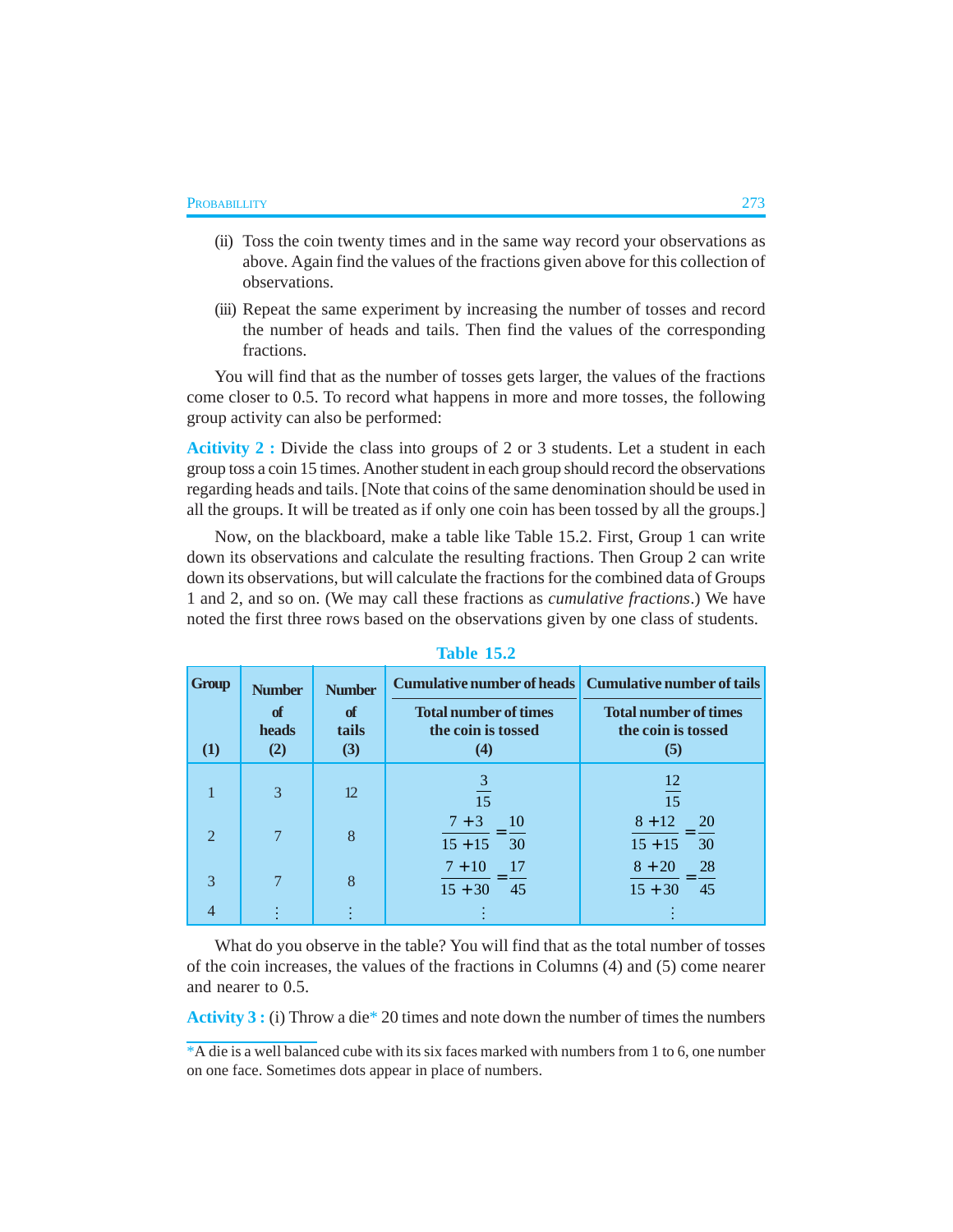1, 2, 3, 4, 5, 6 come up. Record your observations in the form of a table, as in Table 15.3:

| Number of times a die is thrown | Number of times these scores turn up |             |              |                         |                |  |
|---------------------------------|--------------------------------------|-------------|--------------|-------------------------|----------------|--|
|                                 |                                      | $2^{\circ}$ | $\mathbf{3}$ | $\overline{\mathbf{4}}$ | 5 <sup>7</sup> |  |
| $\infty$                        |                                      |             |              |                         |                |  |
|                                 |                                      |             |              |                         |                |  |

## **Table 15.3**

Find the values of the following fractions:



(ii) Now throw the die 40 times, record the observations and calculate the fractions as done in (i).

As the number of throws of the die increases, you will find that the value of each fraction calculated in (i) and (ii) comes closer and closer to  $\frac{1}{1}$ .

6 To see this, you could perform a group activity, as done in Activity 2. Divide the students in your class, into small groups. One student in each group should throw a die ten times. Observations should be noted and cumulative fractions should be calculated.

The values of the fractions for the number 1 can be recorded in Table 15.4. This table can be extended to write down fractions for the other numbers also or other tables of the same kind can be created for the other numbers.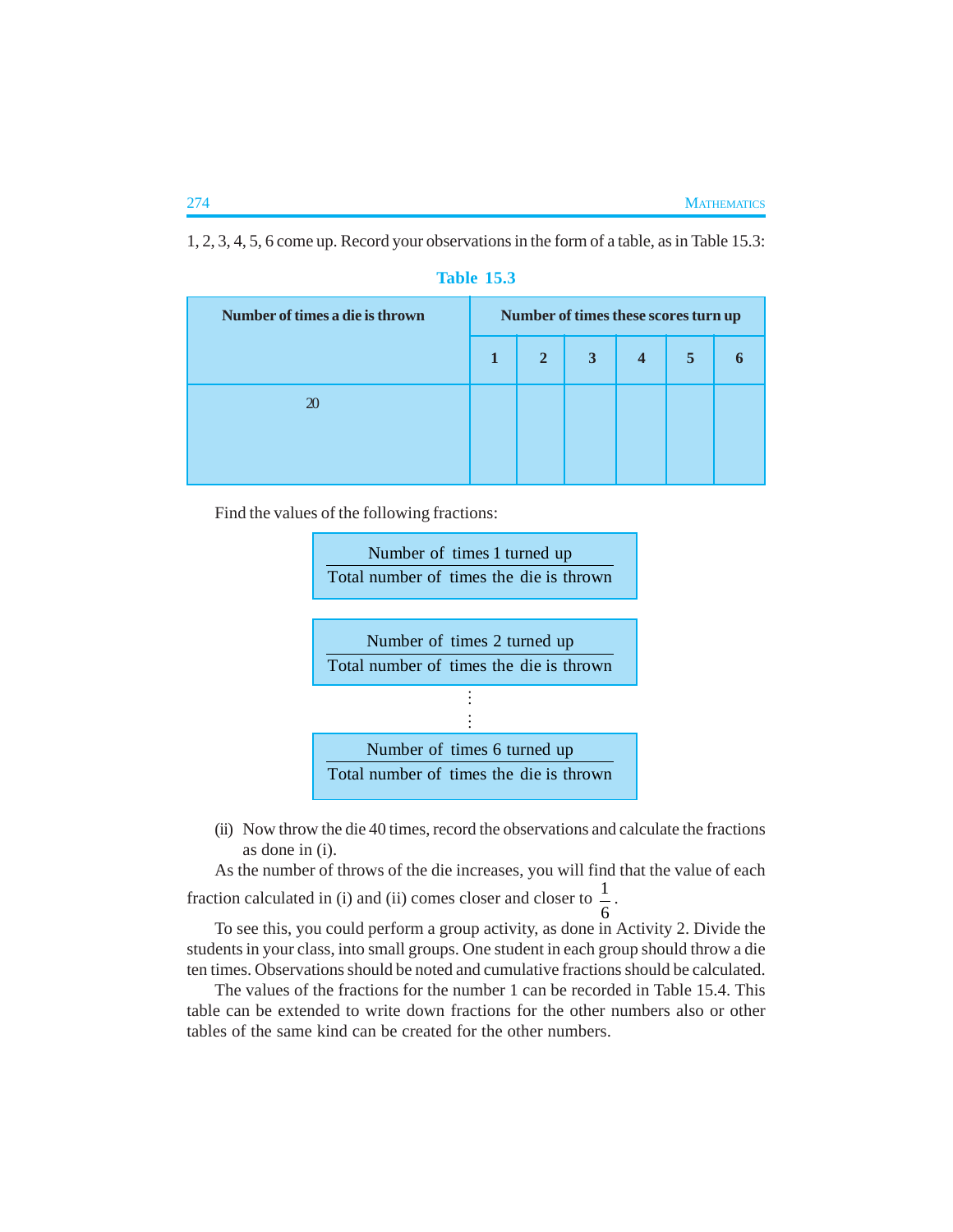**Table 15.4**

| <b>Group</b>   | <b>Total number of times a die</b> | <b>Cumulative number of times 1 turned up</b>  |
|----------------|------------------------------------|------------------------------------------------|
|                | is thrown in a group               | Total number of times the die is thrown<br>(3) |
|                |                                    |                                                |
| $\overline{2}$ |                                    |                                                |
| 3              |                                    |                                                |
| 4              |                                    |                                                |

The dice used in all the groups should be almost the same in size and appearence. Then all the throws will be treated as throws of the same die.

What do you observe in these tables?

You will find that as the total number of throws gets larger, the fractions in

Column (3) move closer and closer to  $\frac{1}{6}$ .

**Activity 4 :** (i) Toss two coins simultaneously ten times and record your observations in the form of a table as given below:

# **Table 15.5**

| Number of times the  | <b>Number of times</b> | Number of times   | Number of times   |
|----------------------|------------------------|-------------------|-------------------|
| two coins are tossed | no head comes up       | one head comes up | two heads come up |
|                      |                        |                   |                   |

Write down the fractions:

| Number of times no head comes up<br>Total number of times two coins are tossed  |
|---------------------------------------------------------------------------------|
| Number of times one head comes up<br>Total number of times two coins are tossed |
| Number of times two heads come up<br>Total number of times two coins are tossed |

Calculate the values of these fractions.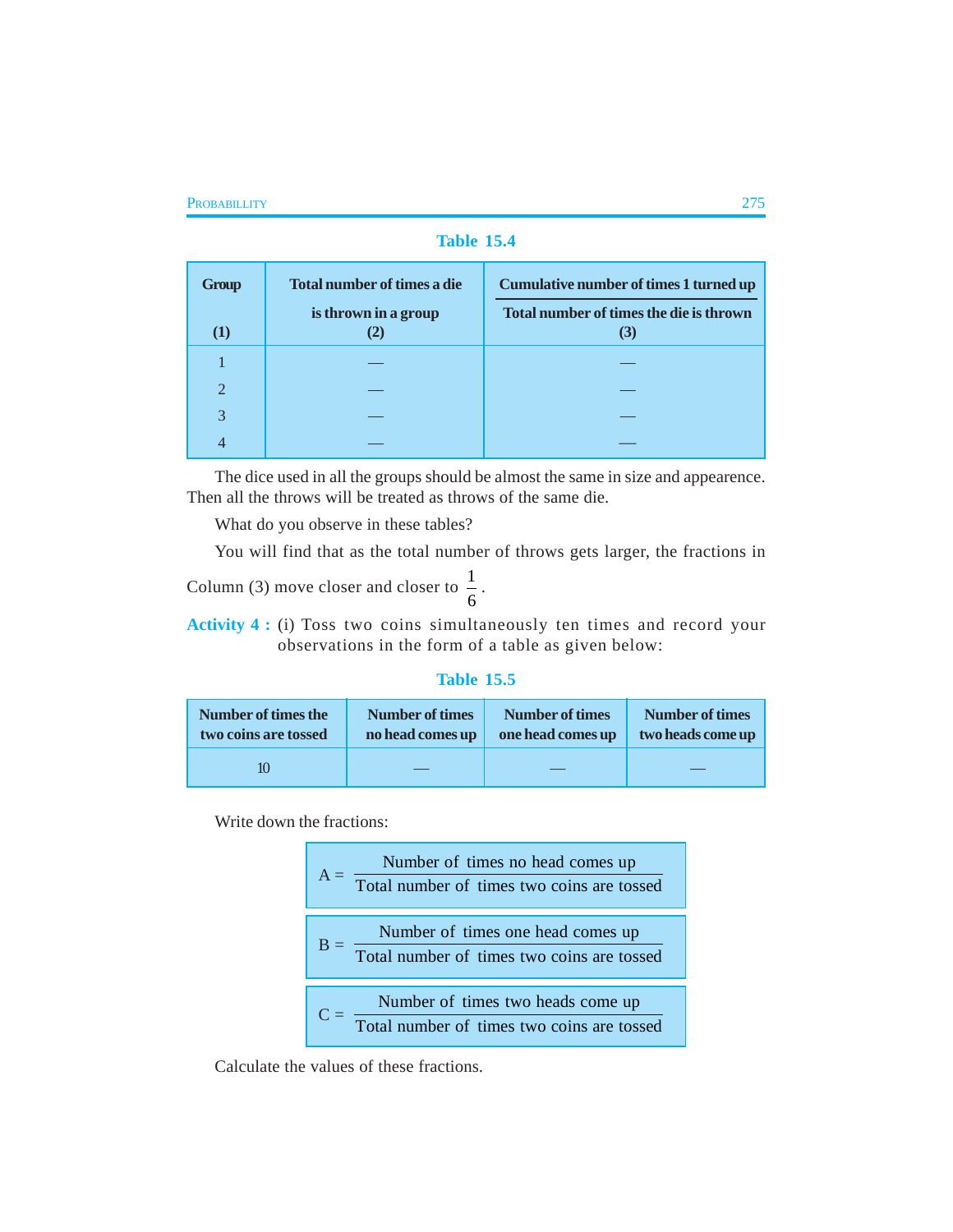Now increase the number of tosses (as in Activitiy 2). You will find that the more the number of tosses, the closer are the values of A, B and C to 0.25, 0.5 and 0.25, respectively.

In Activity 1, each toss of a coin is called a *trial*. Similarly in Activity 3, each throw of a die is a *trial*, and each simultaneous toss of two coins in Activity 4 is also a *trial*.

So, *a trial is an action which results in one or several outcomes*. The possible outcomes in Activity 1 were Head and Tail; whereas in Activity 3, the possible outcomes were 1, 2, 3, 4, 5 and 6.

In Activity 1, the getting of a head in a particular throw is an *event with outcome 'head'.* Similarly, *getting a tail is an event with outcome 'tail'*. In Activity 2, the getting of a particular number, say 1, is an *event* with outcome 1.

If our experiment was to throw the die for getting an even number, then the event would consist of three outcomes, namely, 2, 4 and 6.

So, an *event* for an experiment is the collection of some outcomes of the experiment. In Class X, you will study a more formal definition of an event.

So, can you now tell what the events are in Activity 4?

With this background, let us now see what probability is. Based on what we directly observe as the outcomes of our trials, we find the *experimental* or *empirical* probability.

Let *n* be the total number of trials. The *empirical probability* P(E) of an event E happening, is given by

$$
P(E) = \frac{Number of trials in which the event happened}{The total number of trials}
$$

In this chapter, we shall be finding the empirical probability, though we will write 'probability' for convenience.

Let us consider some examples.

To start with let us go back to Activity 2, and Table 15.2. In Column (4) of this table, what is the fraction that you calculated? Nothing, but it is the empirical probability of getting a head. Note that this probability kept changing depending on the number of trials and the number of heads obtained in these trials. Similarly, the empirical probability

of getting a tail is obtained in Column (5) of Table 15.2. This is 12  $\frac{1}{15}$  to start with, then it is 2  $\frac{1}{3}$ , then 28  $\frac{1}{45}$ , and so on.

So, the empirical probability depends on the number of trials undertaken, and the number of times the outcomes you are looking for coming up in these trials.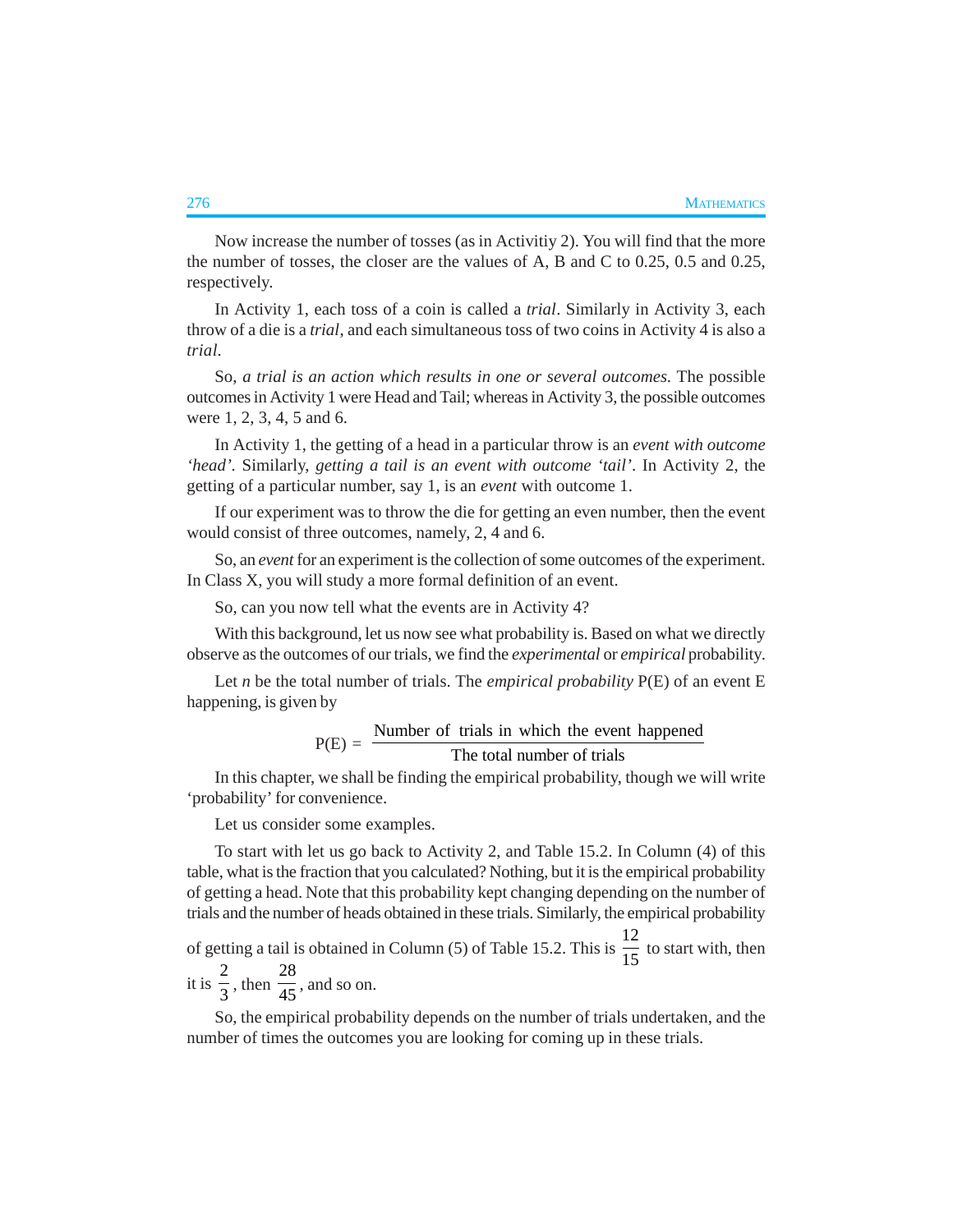**Activity 5 :** Before going further, look at the tables you drew up while doing Activity 3. Find the probabilities of getting a 3 when throwing a die a certain number of times. Also, show how it changes as the number of trials increases.

Now let us consider some other examples.

**Example 1 :** A coin is tossed 1000 times with the following frequencies:

Head : 455, Tail : 545

Compute the probability for each event.

**Solution :** Since the coin is tossed 1000 times, the total number of trials is 1000. Let us call the events of getting a head and of getting a tail as E and F, respectively. Then, the number of times E happens, i.e., the number of times a head come up, is 455.

So, the probability of 
$$
E = \frac{\text{Number of heads}}{\text{Total number of trials}}
$$

i.e., 
$$
P(E) = \frac{455}{1000} = 0.455
$$

Similarly, the probability of the event of getting a tail  $=$   $\frac{1}{\text{Total number of trials}}$ Number of tails

i.e., 
$$
P(F) = \frac{545}{1000} = 0.545
$$

Note that in the example above,  $P(E) + P(F) = 0.455 + 0.545 = 1$ , and E and F are the only two possible outcomes of each trial.

**Example 2 :** Two coins are tossed simultaneously 500 times, and we get

Two heads : 105 times One head : 275 times No head : 120 times

Find the probability of occurrence of each of these events.

**Solution :** Let us denote the events of getting two heads, one head and no head by  $E_{1}$ ,  $E_2$  and  $E_3$ , respectively. So,

$$
P(E_1) = \frac{105}{500} = 0.21
$$
  

$$
P(E_2) = \frac{275}{500} = 0.55
$$
  

$$
P(E_3) = \frac{120}{500} = 0.24
$$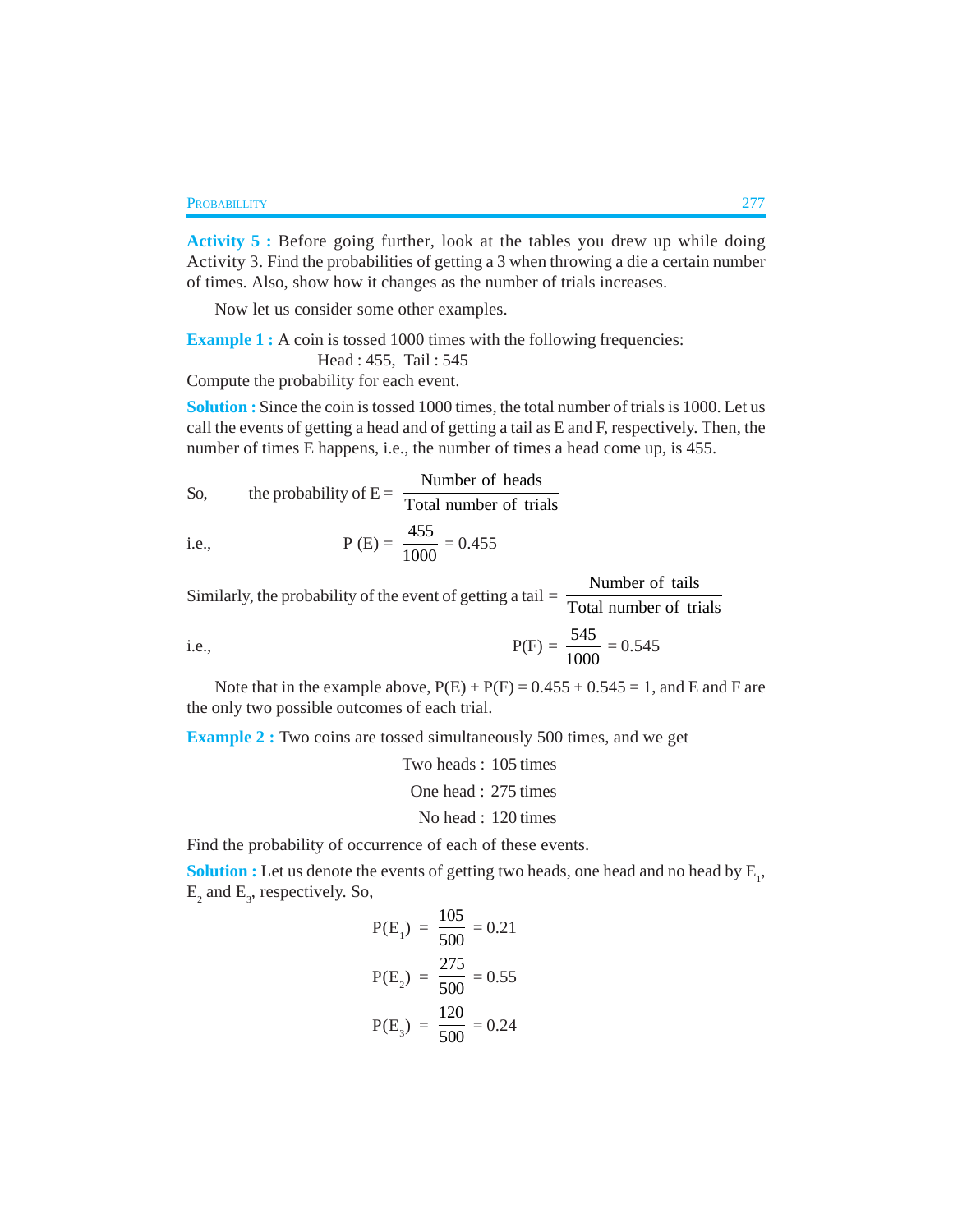Observe that  $P(E_1) + P(E_2) + P(E_3) = 1$ . Also  $E_1$ ,  $E_2$  and  $E_3$  cover all the outcomes of a trial.

**Example 3 :** A die is thrown 1000 times with the frequencies for the outcomes 1, 2, 3, 4, 5 and 6 as given in the following table :

| <b>Table 15.6</b> |  |  |
|-------------------|--|--|
|                   |  |  |

| <b>Outcome</b>   |    |     |    |     |                          |  |
|------------------|----|-----|----|-----|--------------------------|--|
| <b>Frequency</b> | 70 | 150 | 57 | .49 | $\overline{\phantom{a}}$ |  |

Find the probability of getting each outcome.

**Solution :** Let  $E_i$  denote the event of getting the outcome *i*, where  $i = 1, 2, 3, 4, 5, 6$ . Then

Probability of the outcome  $1 =$  $) = \frac{Frequency \text{ of } 1}{T \cdot 1 + 1}$ Total number of times the die is thrown

$$
=\frac{179}{1000}=0.179
$$

Similarly,  $P(E_2) =$ 150  $\frac{1}{1000} = 0.15$ ,  $P(E_3) =$ 157  $\frac{1}{1000} = 0.157$ ,

$$
P(E_4) = \frac{149}{1000} = 0.149
$$
,  $P(E_5) = \frac{175}{1000} = 0.175$ 

and  $P(E_6) =$ 190  $\frac{100}{1000} = 0.19.$ 

Note that  $P(E_1) + P(E_2) + P(E_3) + P(E_4) + P(E_5) + P(E_6) = 1$ 

Also note that:

- (i) The probability of each event lies between 0 and 1.
- (ii) The sum of all the probabilities is 1.
- (iii)  $E_1, E_2, \ldots, E_6$  cover all the possible outcomes of a trial.

**Example 4 :** On one page of a telephone directory, there were 200 telephone numbers. The frequency distribution of their unit place digit (for example, in the number 25828573, the unit place digit is 3) is given in Table 15.7 :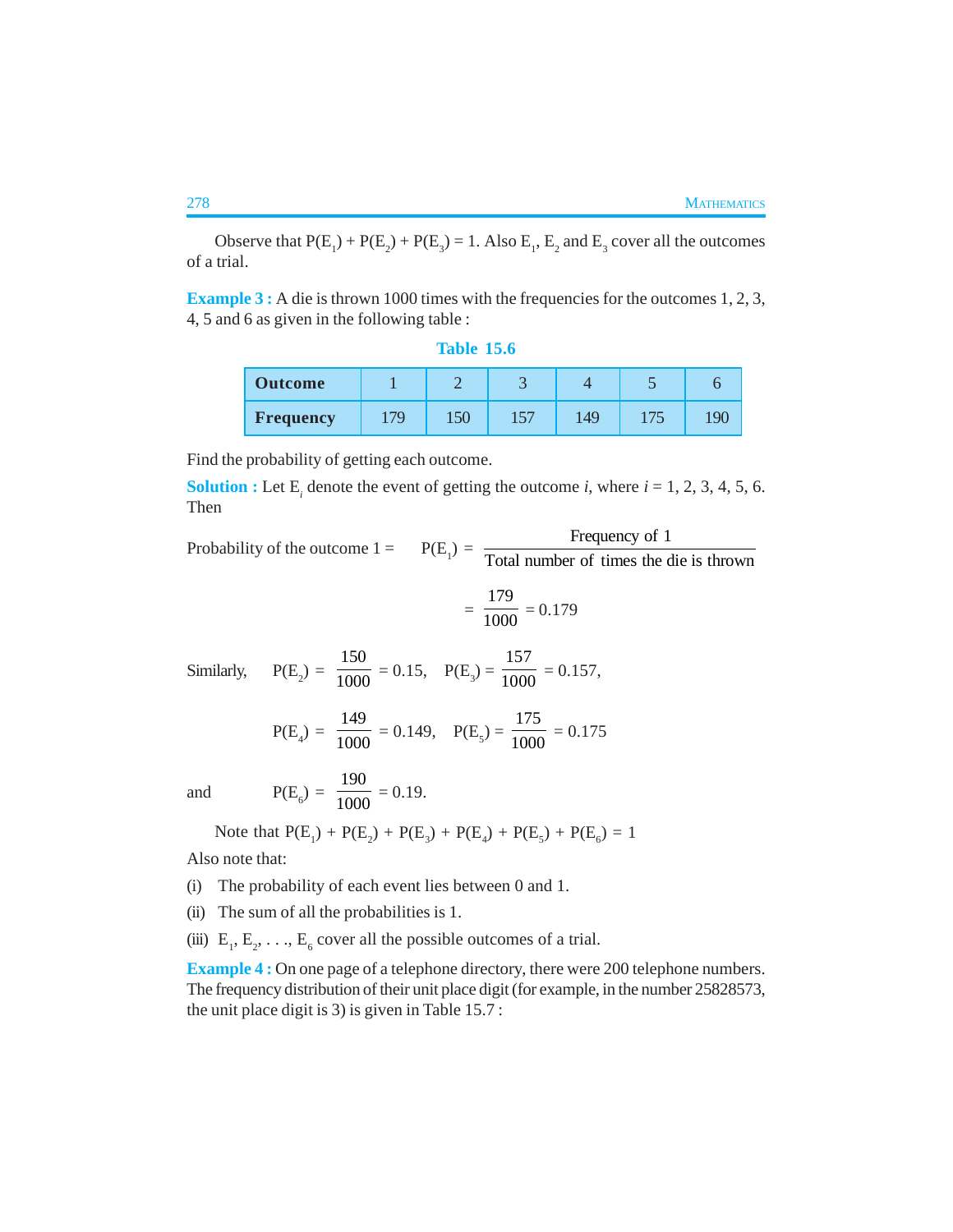#### **Table 15.7**

| <b>Digit</b> |                     |          | ∼  | J        |                 | - 1 |    |    |    |
|--------------|---------------------|----------|----|----------|-----------------|-----|----|----|----|
| Frequency    | $\mathcal{D}$<br>∠∠ | ንհ<br>∠∪ | سە | ി<br>سىم | $\overline{20}$ | 10  | 14 | 20 | ZU |

Without looking at the page, the pencil is placed on one of these numbers, i.e., the number is chosen at *random*. What is the probability that the digit in its unit place is 6?

**Solution :** The probability of digit 6 being in the unit place

| Frequency of 6                             |  |
|--------------------------------------------|--|
| Total number of selected telephone numbers |  |

$$
=\frac{14}{200}=0.07
$$

You can similarly obtain the empirical probabilities of the occurrence of the numbers having the other digits in the unit place.

**Example 5 :** The record of a weather station shows that out of the past 250 consecutive days, its weather forecasts were correct 175 times.

- (i) What is the probability that on a given day it was correct?
- (ii) What is the probability that it was not correct on a given day?

**Solution :** The total number of days for which the record is available  $= 250$ 

(i) P(the forecast was correct on a given day)

 $=\frac{\text{Number of days when the forecast was correct}}{\text{The total of the weight.}}$ 

Total number of days for which the record is available

$$
=\frac{175}{250}=0.7
$$

(ii) The number of days when the forecast was not correct =  $250 - 175 = 75$ 

So, P(the forecast was not correct on a given day)  $=$ 75  $\frac{1}{250} = 0.3$ 

Notice that:

P(forecast was correct on a given day) + P(forecast was not correct on a given day)

$$
= 0.7 + 0.3 = 1
$$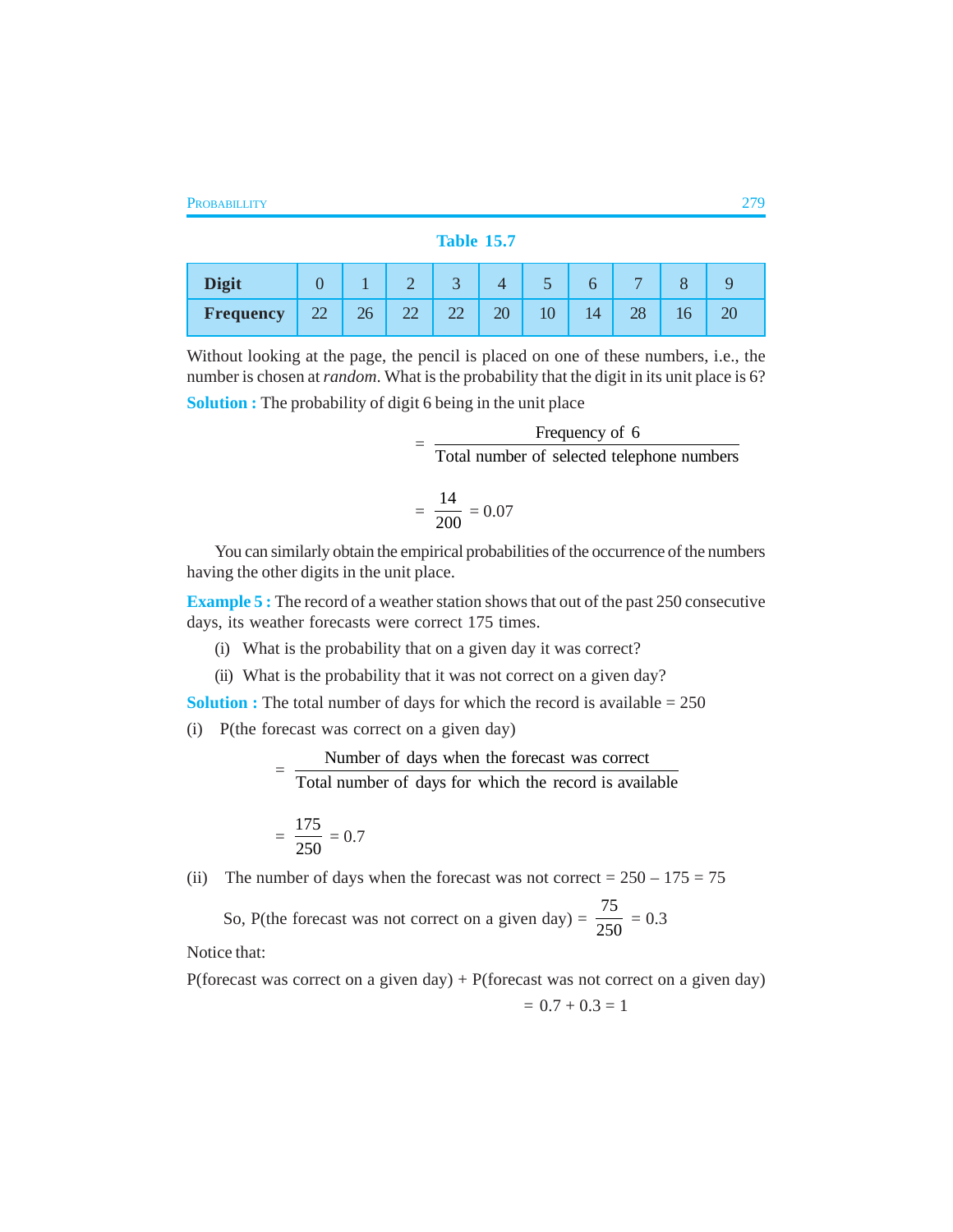**Example 6 :** A tyre manufacturing company kept a record of the distance covered before a tyre needed to be replaced. The table shows the results of 1000 cases.

| Table |    |    |
|-------|----|----|
|       | 15 | ÷О |
|       |    |    |

| <b>Distance (in km)</b> less than 4000 $\left  4000 \right  69000$   9001 to 14000   more than 14000 |    |     |     |     |
|------------------------------------------------------------------------------------------------------|----|-----|-----|-----|
| <b>Frequency</b>                                                                                     | 20 | 210 | 325 | 445 |

If you buy a tyre of this company, what is the probability that :

- (i) it will need to be replaced before it has covered 4000 km?
- (ii) it will last more than 9000 km?
- (iii) it will need to be replaced after it has covered somewhere between 4000 km and 14000 km?

**Solution :** (i) The total number of trials = 1000.

The frequency of a tyre that needs to be replaced before it covers 4000 km is 20.

- So, P(tyre to be replaced before it covers  $4000 \text{ km}$ ) = 20  $\frac{1}{1000}$  = 0.02
- (ii) The frequency of a tyre that will last more than 9000 km is  $325 + 445 = 770$
- So, P(tyre will last more than  $9000 \text{ km}$ ) = 770  $\frac{1}{1000} = 0.77$
- (iii) The frequency of a tyre that requires replacement between 4000 km and  $14000$  km is  $210 + 325 = 535$ .
- So, P(tyre requiring replacement between  $4000 \text{ km}$  and  $14000 \text{ km}$ ) = 535  $\frac{100}{1000} = 0.535$

**Example 7:** The percentage of marks obtained by a student in the monthly unit tests are given below:

**Table 15.9**

| Unit test                              |    |  |    |  |
|----------------------------------------|----|--|----|--|
| <b>Percentage of</b><br>marks obtained | 69 |  | 68 |  |

Based on this data, find the probability that the student gets more than 70% marks in a unit test.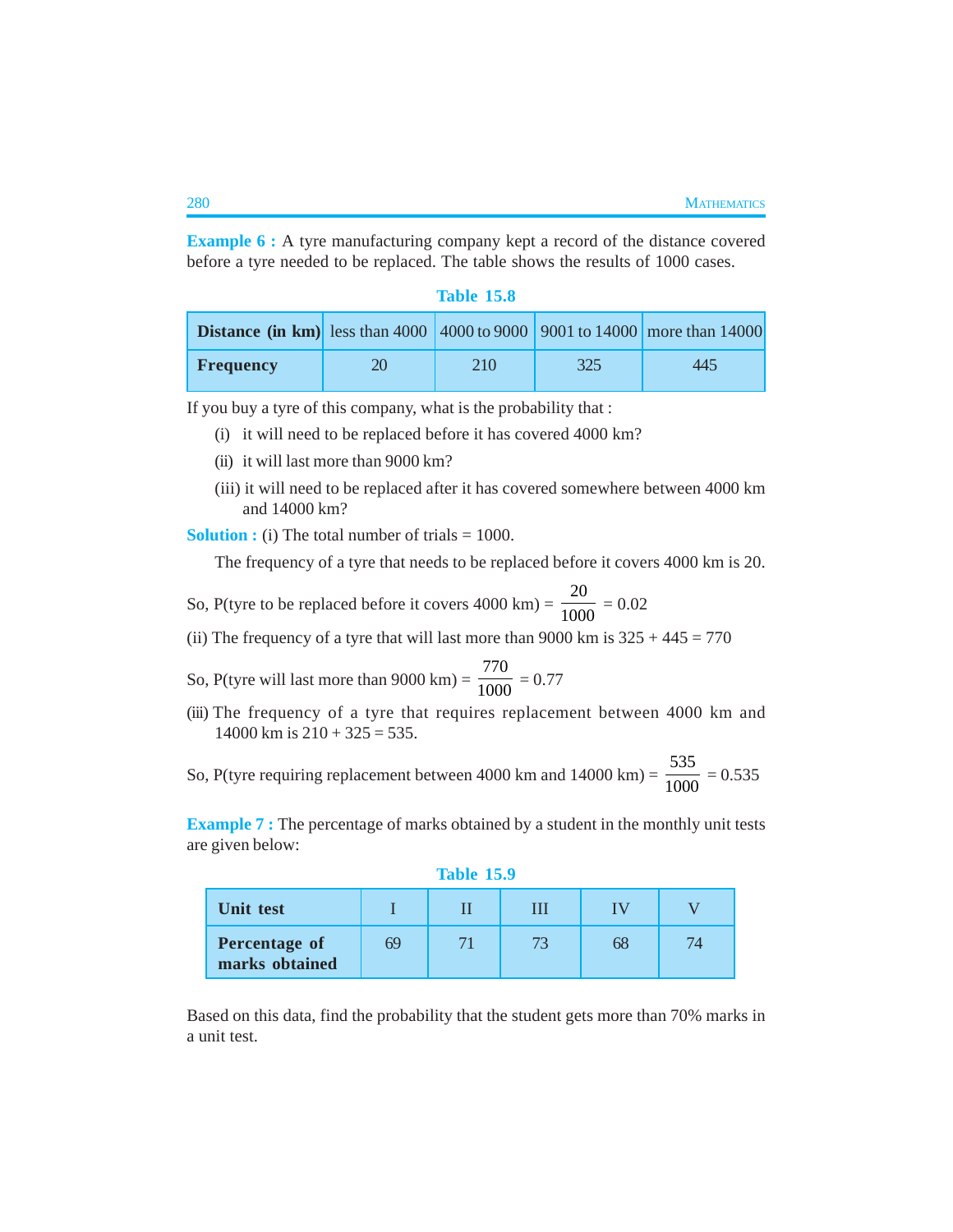#### **PROBABILLITY** 281

**Solution :** The total number of unit tests held is 5. The number of unit tests in which the student obtained more than 70% marks is 3.

So, P(scoring more than 70% marks) =  $\frac{3}{5}$  $\frac{5}{5}$  = 0.6

**Example 8 :** An insurance company selected 2000 drivers at random (i.e., without any preference of one driver over another) in a particular city to find a relationship between age and accidents. The data obtained are given in the following table:

| Age of drivers | <b>Accidents in one year</b> |     |     |    |        |
|----------------|------------------------------|-----|-----|----|--------|
| (in years)     | $\bf{0}$                     |     |     | 3  | over 3 |
| $18 - 29$      | 440                          | 160 | 110 | 61 | 35     |
| $30 - 50$      | 505                          | 125 | 60  | 22 | 18     |
| Above 50       | 360                          | 45  | 35  | 15 |        |

#### **Table 15.10**

Find the probabilities of the following events for a driver chosen at random from the city:

(i) being 18-29 years of age *and* having exactly 3 accidents in one year.

(ii) being 30-50 years of age *and* having one or more accidents in a year.

(iii) having no accidents in one year.

**Solution :** Total number of drivers = 2000.

(i) The number of drivers who are 18-29 years old and have exactly 3 accidents in one year is 61.

So, P (driver is 18-29 years old with exactly 3 accidents) =  $\frac{61}{200}$ 2000  $= 0.0305 \approx 0.031$ 

(ii) The number of drivers 30-50 years of age and having one or more accidents in one year =  $125 + 60 + 22 + 18 = 225$ 

So, P(driver is 30-50 years of age and having one or more accidents)

$$
=\frac{225}{2000} = 0.1125 \approx 0.113
$$

(iii) The number of drivers having no accidents in one year =  $440 + 505 + 360$ 

 $= 1305$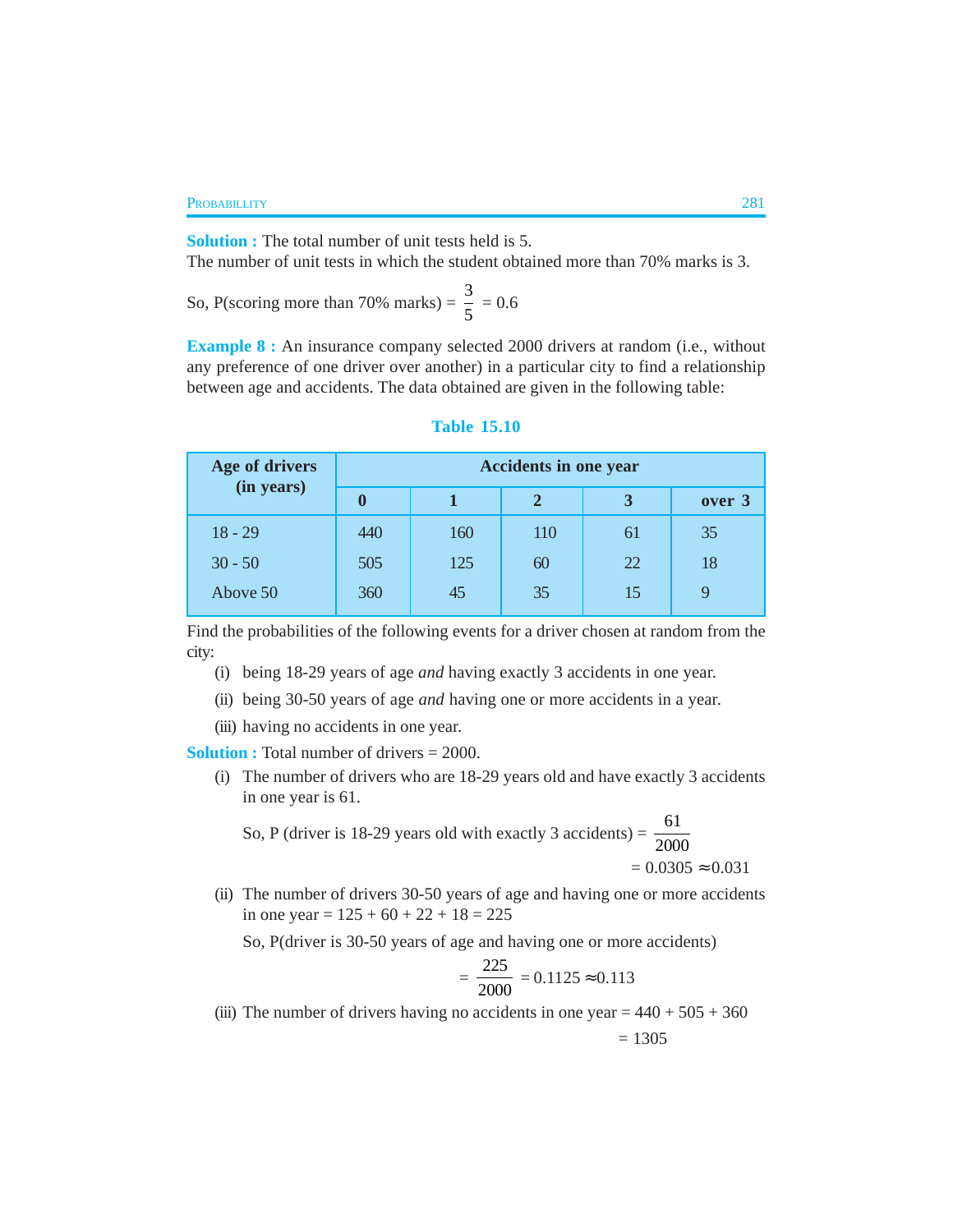Therefore,  $P$ (drivers with no accident) = 1305  $\frac{1}{2000}$  = 0.653

**Example 9 :** Consider the frequency distribution table (Table 14.3, Example 4, Chapter 14), which gives the weights of 38 students of a class.

- (i) Find the probability that the weight of a student in the class lies in the interval 46-50 kg.
- (ii) Give two events in this context, one having probability 0 and the other having probability 1.

**Solution :** (i) The total number of students is 38, and the number of students with weight in the interval 46 - 50 kg is 3.

- So, P(weight of a student is in the interval  $46 50$  kg) = 3  $\frac{1}{38} = 0.079$
- (ii) For instance, consider the event that a student weighs 30 kg. Since no student has this weight, the probability of occurrence of this event is 0. Similarly, the probability

of a student weighing more than 30 kg is 38  $\frac{28}{38} = 1.$ 

**Example 10 :** Fifty seeds were selected at random from each of 5 bags of seeds, and were kept under standardised conditions favourable to germination. After 20 days, the number of seeds which had germinated in each collection were counted and recorded as follows:

| Table | 15.11 |  |
|-------|-------|--|
|       |       |  |
|       |       |  |

| <b>Bag</b>                           |    |    |  |
|--------------------------------------|----|----|--|
| <b>Number of seeds</b><br>germinated | 48 | 39 |  |

What is the probability of germination of

- (i) more than 40 seeds in a bag?
- (ii) 49 seeds in a bag?
- (iii) more that 35 seeds in a bag?

**Solution :** Total number of bags is 5.

(i) Number of bags in which more than 40 seeds germinated out of 50 seeds is 3.

P(germination of more than 40 seeds in a bag) =  $\frac{1}{5}$ 3  $= 0.6$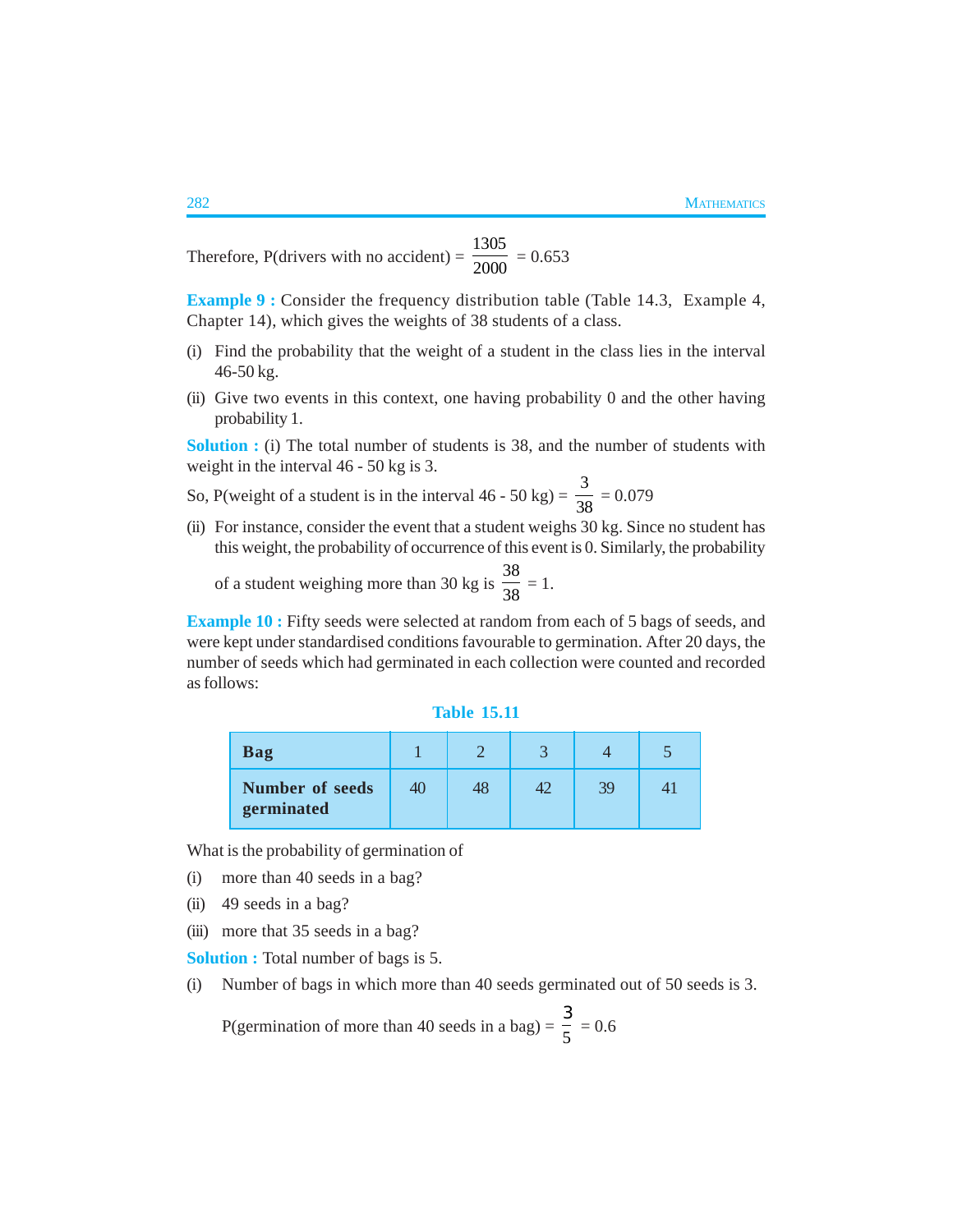(ii) Number of bags in which 49 seeds germinated  $= 0$ .

P(germination of 49 seeds in a bag)  $=$ 0  $\frac{1}{5} = 0.$ 

(iii) Number of bags in which more than  $35$  seeds germinated = 5.

So, the required probability  $=$ 5  $\frac{5}{5} = 1.$ 

**Remark :** In all the examples above, you would have noted that the probability of an event can be any fraction from 0 to 1.

### **EXERCISE 15.1**

- **1.** In a cricket match, a batswoman hits a boundary 6 times out of 30 balls she plays. Find the probability that she did not hit a boundary.
- **2.** 1500 families with 2 children were selected randomly, and the following data were recorded:

| Number of girls in a family |     |  |
|-----------------------------|-----|--|
| <b>Number of families</b>   | 814 |  |

Compute the probability of a family, chosen at random, having

| (i) | 2 girls | $(ii)$ 1 girl | (iii) No girl |
|-----|---------|---------------|---------------|
|     |         |               |               |

Also check whether the sum of these probabilities is 1.

- **3.** Refer to Example 5, Section 14.4, Chapter 14. Find the probability that a student of the class was born in August.
- **4.** Three coins are tossed simultaneously 200 times with the following frequencies of different outcomes:

| <b>Outcome</b>   | 3 heads | 2 heads | 1 head | No head |
|------------------|---------|---------|--------|---------|
| <b>Frequency</b> | 23      |         |        |         |

If the three coins are simultaneously tossed again, compute the probability of 2 heads coming up.

**5.** An organisation selected 2400 families at random and surveyed them to determine a relationship between income level and the number of vehicles in a family. The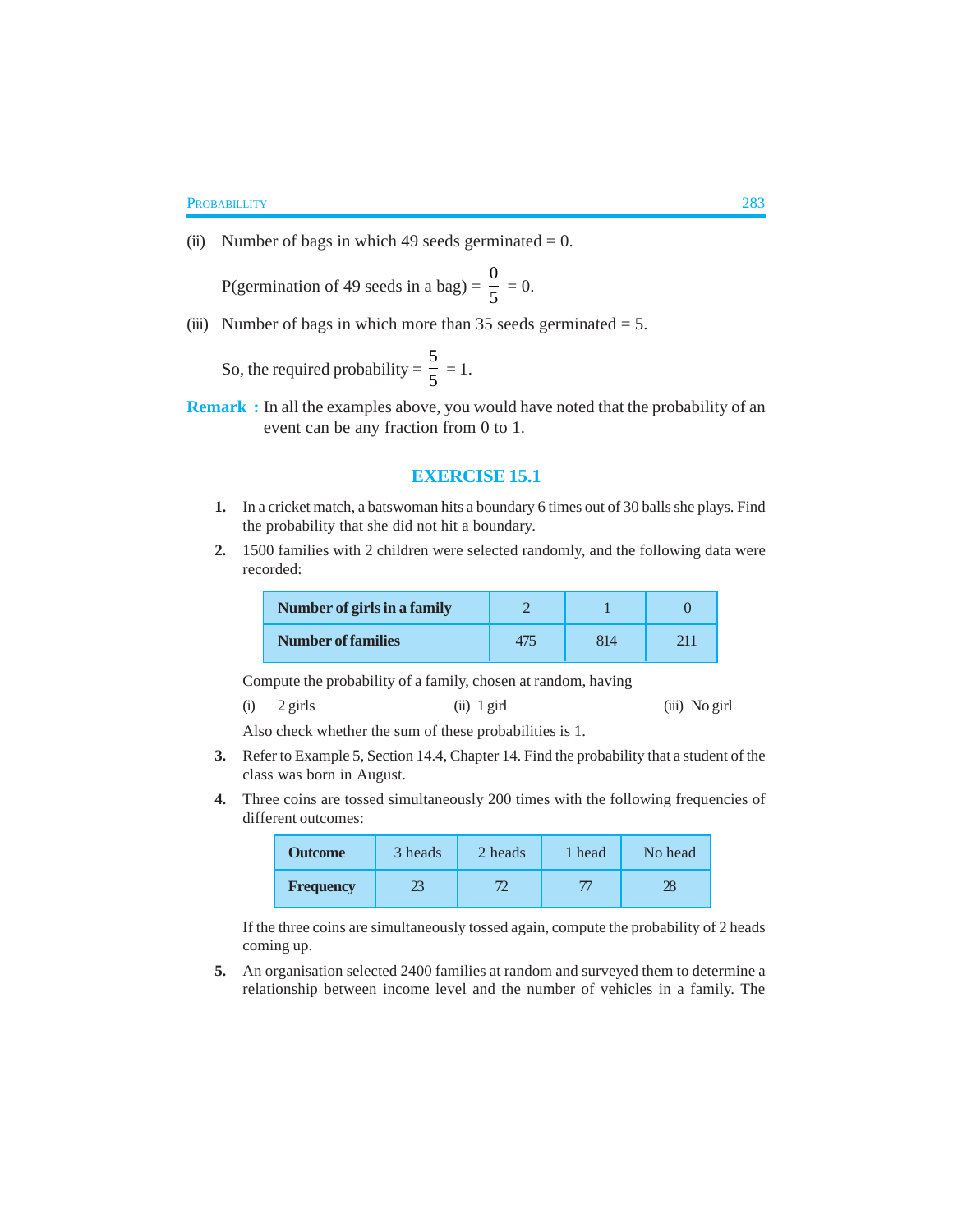| <b>Monthly income</b> | <b>Vehicles per family</b> |     |              |                   |
|-----------------------|----------------------------|-----|--------------|-------------------|
| $(in \bar{z})$        | $\mathbf{0}$               |     | $\mathbf{2}$ | Above 2           |
| Less than 7000        | 10 <sup>10</sup>           | 160 | 25           | $\mathbf{\Omega}$ |
| $7000 - 10000$        |                            | 305 | 27           | $\overline{2}$    |
| $10000 - 13000$       |                            | 535 | 29           |                   |
| $13000 - 16000$       | $\overline{2}$             | 469 | 59           | 25                |
| 16000 or more         |                            | 579 | 82           | 88                |

information gathered is listed in the table below:

Suppose a family is chosen. Find the probability that the family chosen is

- (i) earning  $\bar{\tau}$  10000 13000 per month and owning exactly 2 vehicles.
- (ii) earning  $\bar{\tau}$  16000 or more per month and owning exactly 1 vehicle.
- (iii) earning less than  $\bar{\tau}$  7000 per month and does not own any vehicle.
- (iv) earning  $\bar{\tau}$  13000 16000 per month and owning more than 2 vehicles.
- (v) owning not more than 1 vehicle.
- **6.** Refer to Table 14.7, Chapter 14.
	- (i) Find the probability that a student obtained less than 20% in the mathematics test.
	- (ii) Find the probability that a student obtained marks 60 or above.
- **7.** To know the opinion of the students about the subject *statistics*, a survey of 200 students was conducted. The data is recorded in the following table.

| <b>Opinion</b> | <b>Number of students</b> |
|----------------|---------------------------|
| like           | 135                       |
| dislike        | 65                        |

Find the probability that a student chosen at random

- (i) likes statistics, (ii) does not like it.
- **8.** Refer to Q.2, Exercise 14.2. What is the empirical probability that an engineer lives:
	- (i) less than 7 km from her place of work?
	- (ii) more than or equal to 7 km from her place of work?
	- (iii) within  $\frac{1}{2}$  $\frac{1}{2}$  km from her place of work?